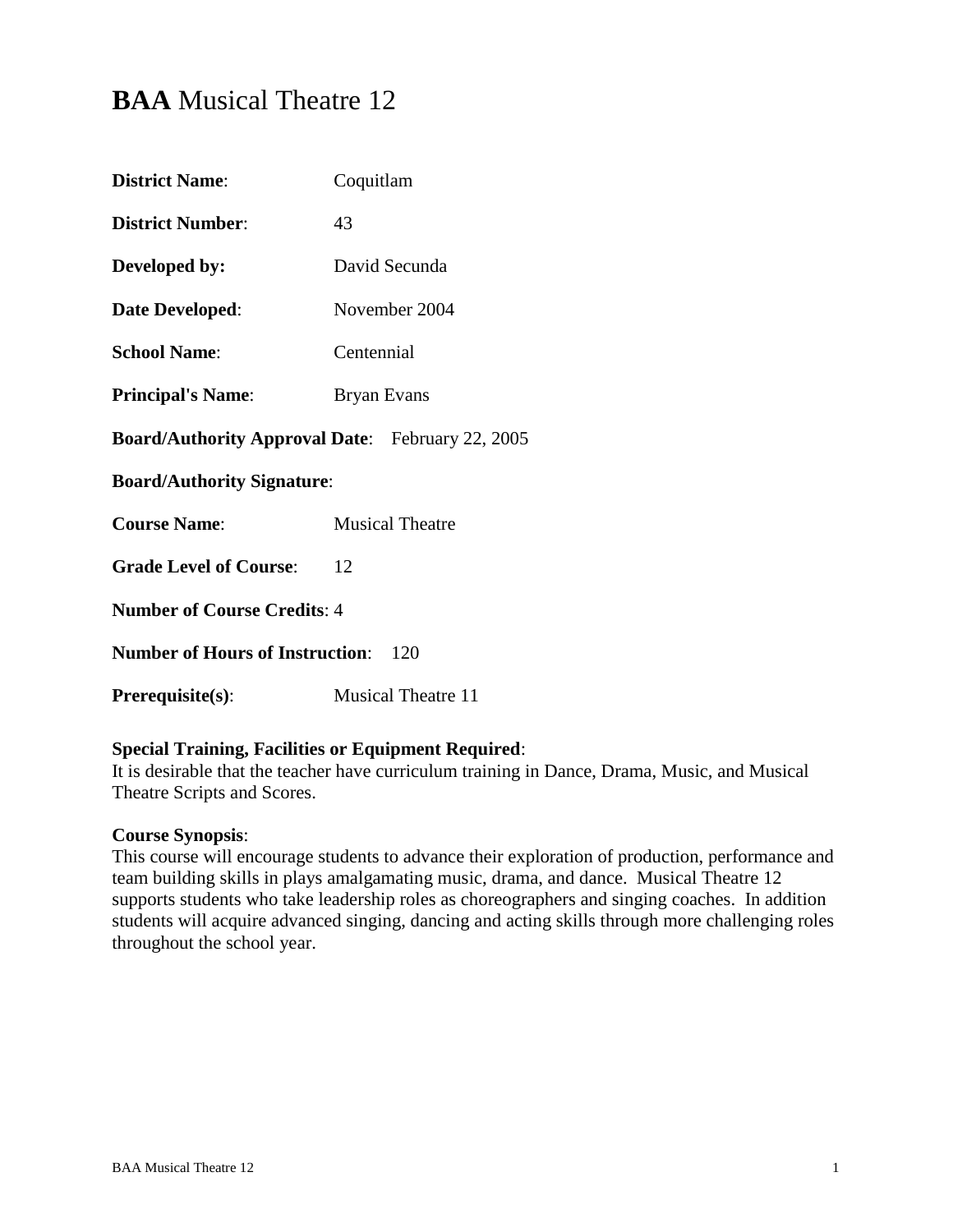# **Rationale**:

This course has been developed to support and encourage students interested in participating in a viable opportunity to bridge production, performance, and team building skills between the drama, dance, and music disciplines.

| <b>Unit/Topic</b> | <b>Title</b>        | <b>Time</b> |
|-------------------|---------------------|-------------|
| Unit 1            | <b>History</b>      | 15 hours    |
| Unit 2            | Theory              | 18 hours    |
| Unit 3            | Rehearsal/Technique | 55 hours    |
| Unit 4            | Performance         | 12 hours    |
| Unit 5            | Reflection          | 20 hours    |
|                   | <b>Total Hours</b>  | 120 hours   |

# **Organizational Structure**:

# **Unit/Topic/Module Descriptions**

# **UNIT 1: HISTORY 15 hours**

Students will become familiar with the history of musical theatre through lecture and use of video, live performance and script analysis. Students will be able to analyze the impact of historical events on characters and scripts.

#### **Curriculum Organizer – Structure**

*It is expected that students will:*

- demonstrate an understanding of the impact of historical context within the musical theatre realm
- understand and communicate to audiences theme, satire, and culture within a historical context

#### **Curriculum Organizer – Role**

*It is expected that students will:*

- communicate character, story, and emotions through historical study
- develop detailed vocal and physical characters immersed in particular historical eras

#### **Curriculum Organizer – Context**

*It is expected that students will:*

- demonstrate an understanding of the impact of social, culture, and historical context through the study of musical theatre
- demonstrate an understanding of the author's and composer's use of the genre to characterize social, cultural, and historical eras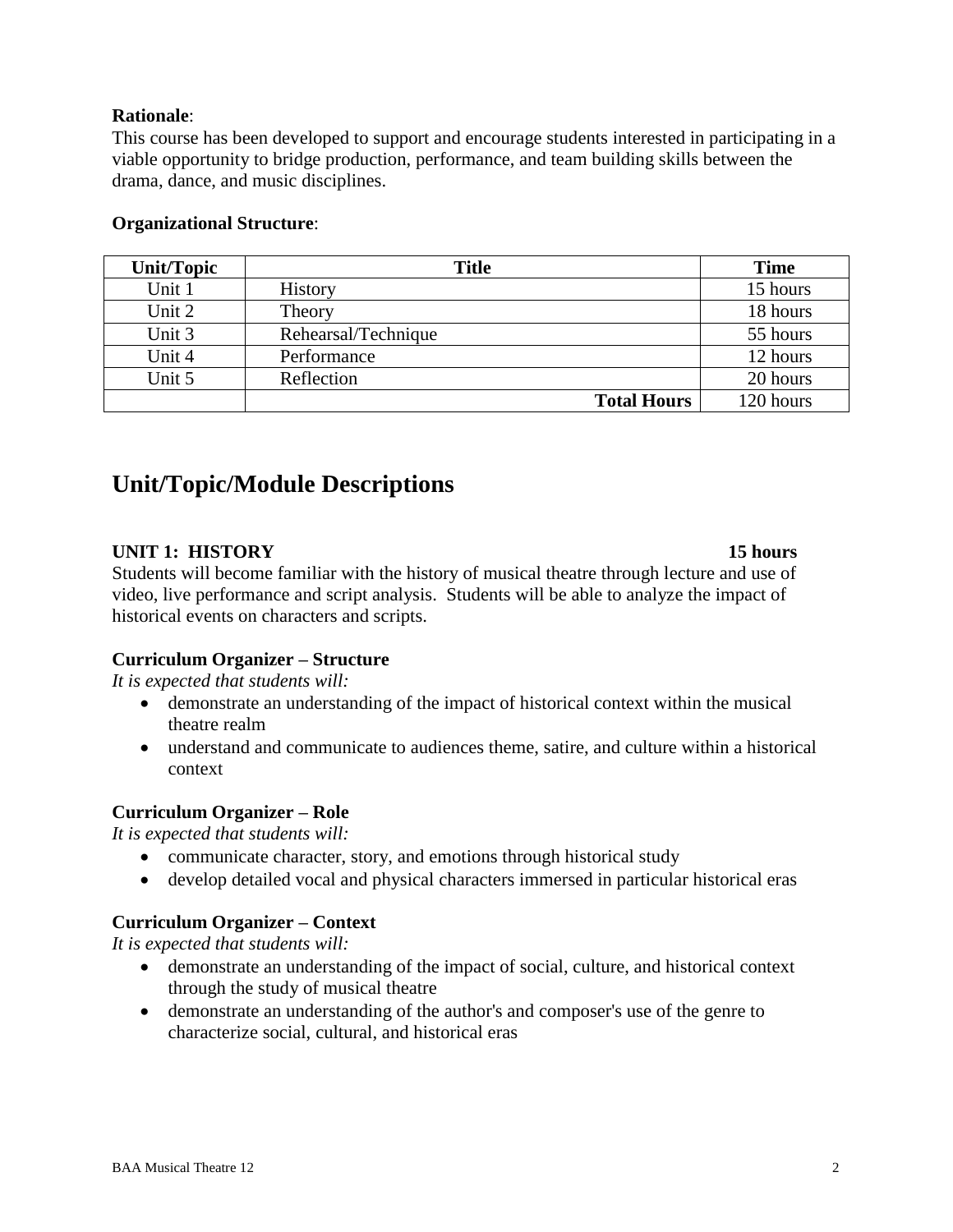# **UNIT 2: THEORY 18 hours**

Students will become familiar with the theory of musical theatre through lecture and use of video, live performance and script analysis.

# **Curriculum Organizer - Structure**

*It is expected that students will:*

- demonstrate an understanding of the impact of theoretical context within the musical theatre realm
- demonstrate an understanding of the structure of the musical in relation to advancing the story, organizing set and costume changes, and communication with the audience

# **Curriculum Organizer - Role**

*It is expected that students will:*

- create/perform/communicate character through use of role
- compare and contrast emotions, relationships, and psychology through the analysis and creation of detailed roles.

# **UNIT 3: REHEARSAL 55 hours**

Students will become familiar with rehearsal practices through lecture, individual instruction, and lab exercises.

# **Curriculum Organizer – Structure**

*It is expected that students will:*

- communicate/demonstrate the use and importance of musical theatre production and management
- direct the cast in their preparation for roles and analysis of character

# **Curriculum Organizer – Thoughts, images, and feelings**

*It is expected that students will:*

- communicate/demonstrate thoughts, images and feeling throughout rehearsal and performance
- create personal performance goals related to character development and motivation

# **Curriculum Organizer – Expression and trust**

*It is expected that students will:*

- develop and demonstrate expression and trust through the duration of the musical theatre course
- demonstrate an understanding of the nature of professionalism in rehearsal in order to build a nurturing rehearsal climate

# **Curriculum Organizer – Role**

*It is expected that students will:*

- develop and demonstrate an understanding of role
- create original vocal, physical, and emotional choices consistent with character psychology and biography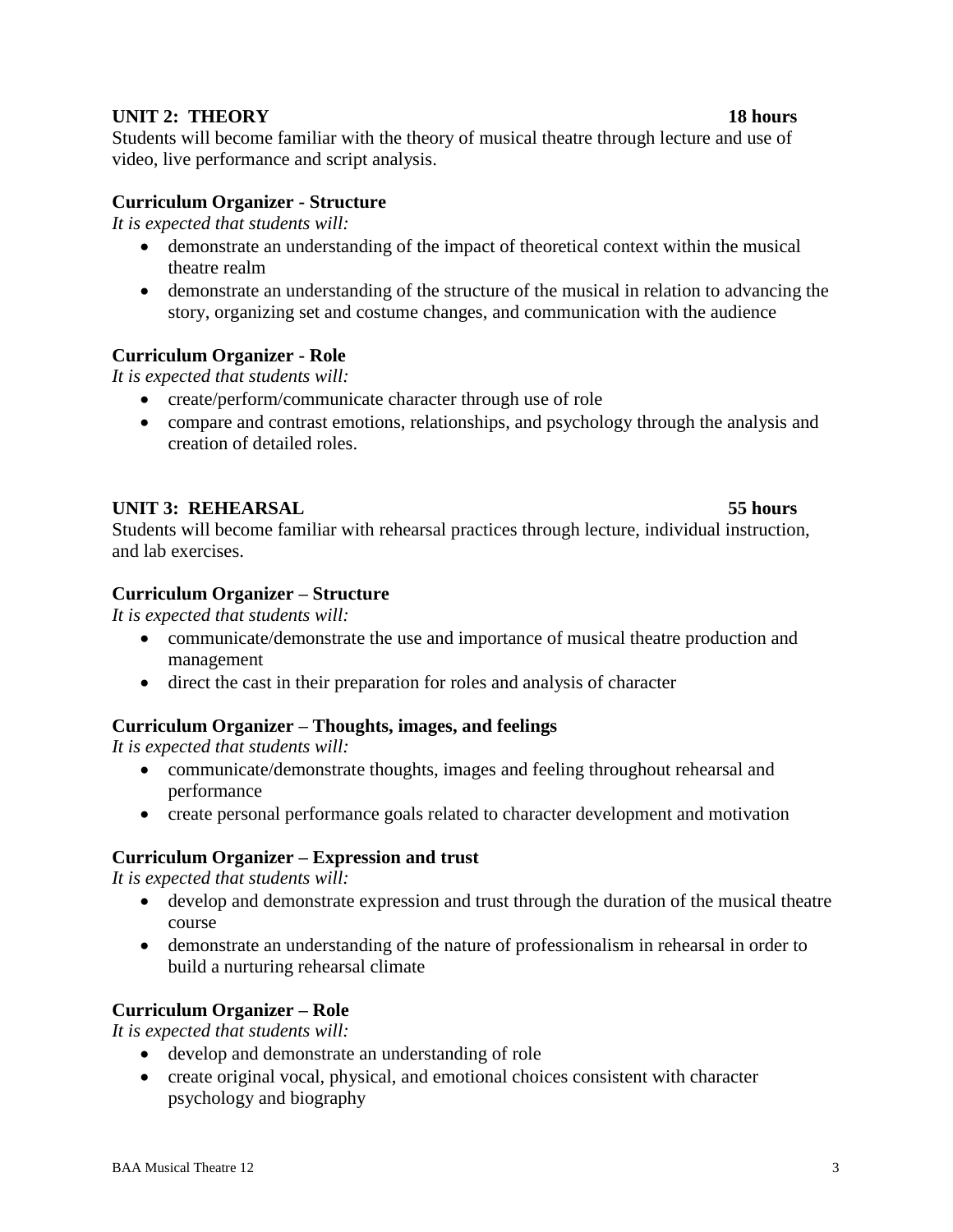# **Curriculum Organizer – Context**

*It is expected that students will:*

- create/perform/communicate historical and social context through the study/rehearsal/performance of musical theatre
- demonstrate an understanding of the values of their own community in the creation of their roles and relationships in the production

# **UNIT 4 – PERFORMANCE 12 hours**

Students will become familiar with performance practices through lecture, individual instruction, lab exercises, and public performances.

# **Curriculum Organizer – Structure**

*It is expected that students will:*

- create/perform/communicate character, story, and emotions in a musical theatre setting
- demonstrate an understanding of the importance of consistency in rehearsal and how it translates to performance

# **Curriculum Organizer – Thoughts, images and feelings**

*It is expected that students will:*

- demonstrate the use of thoughts, images and feelings or messages communicated through the musical theatre production
- demonstrate the skills needed in a style of acting and singing which encompasses the author's and composer's intentions

#### **Curriculum Organizer – Expression and trust**

*It is expected that students will:*

- perceive/respond/communicate with other actors/musicians/dancers to form a cohesive story
- demonstrate team building through use of expression and trust

#### **Curriculum Organizer – Role**

*It is expected that students will:*

- identify, describe, or analyze the principles of role in the musical theatre setting
- design the role within the context of the author's intention and to heighten the audience's appreciation.

#### **Curriculum Organizer – Context**

*It is expected that students will:*

communicate context, both social and historical through rehearsal and performance

#### **UNIT 5 – REFLECTION 20 hours**

Students will continue to develop their ability to reflect on their understanding of the curriculum organizers thoughts images and feelings, expression and trust, role, structure, and context.

#### **Curriculum Organizer – Structure**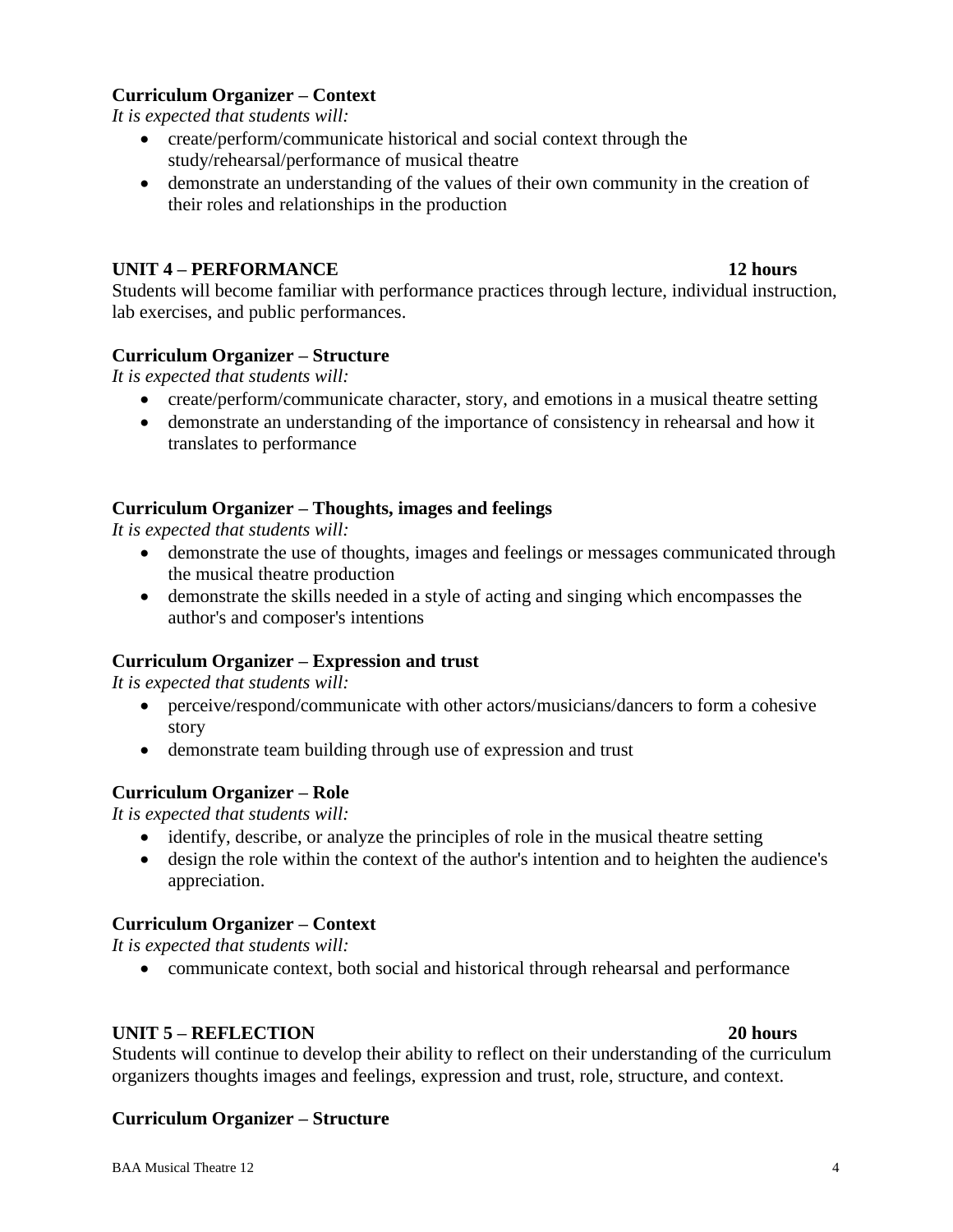*It is expected that students will:*

- analyze and make judgments on their use of rhythm, melody, expression, role, and form and design to demonstrate understanding
- demonstrate an understanding of the genre as a means of communication

#### **Curriculum Organizer – Thoughts, images, and feelings**

*It is expected that students will:*

• analyze and make judgments on performance and test results

# **Curriculum Organizer – Expression and trust**

*It is expected that students will:*

- analyze and make judgments on performance of self and peers with particular attention to issues of trust and expression
- examine their quality of participation and its contribution to a professional theatre ethic

# **Curriculum Organizer – Role**

*It is expected that students will:*

- analyze and make judgments on the use of role throughout each musical theatre setting
- compare and contrast their accomplishments and role in relation to other roles and the audience's appreciation

# **Curriculum Organizer – Context**

*It is expected that students will:*

• analyze and make judgments on social and cultural understanding necessary to create and understand musical theatre

#### **Instructional Component:**

- **direct instruction**
- indirect instruction
- interactive instruction
- independent instruction
- modeling
- brainstorming
- group work
- analysis of commercial musical theatre work
- analysis of own and classmate's work

#### **Assessment Component:**

- Effective formative assessment via:
	- o Clearly articulated and understood learning intentions and success criteria
	- o Questions posed by students, peers and teachers to move learning forward Discussions and dialogue
	- o Feedback that is timely, clear and involves a plan
	- o Students are resources for themselves and others peer and self-assessment